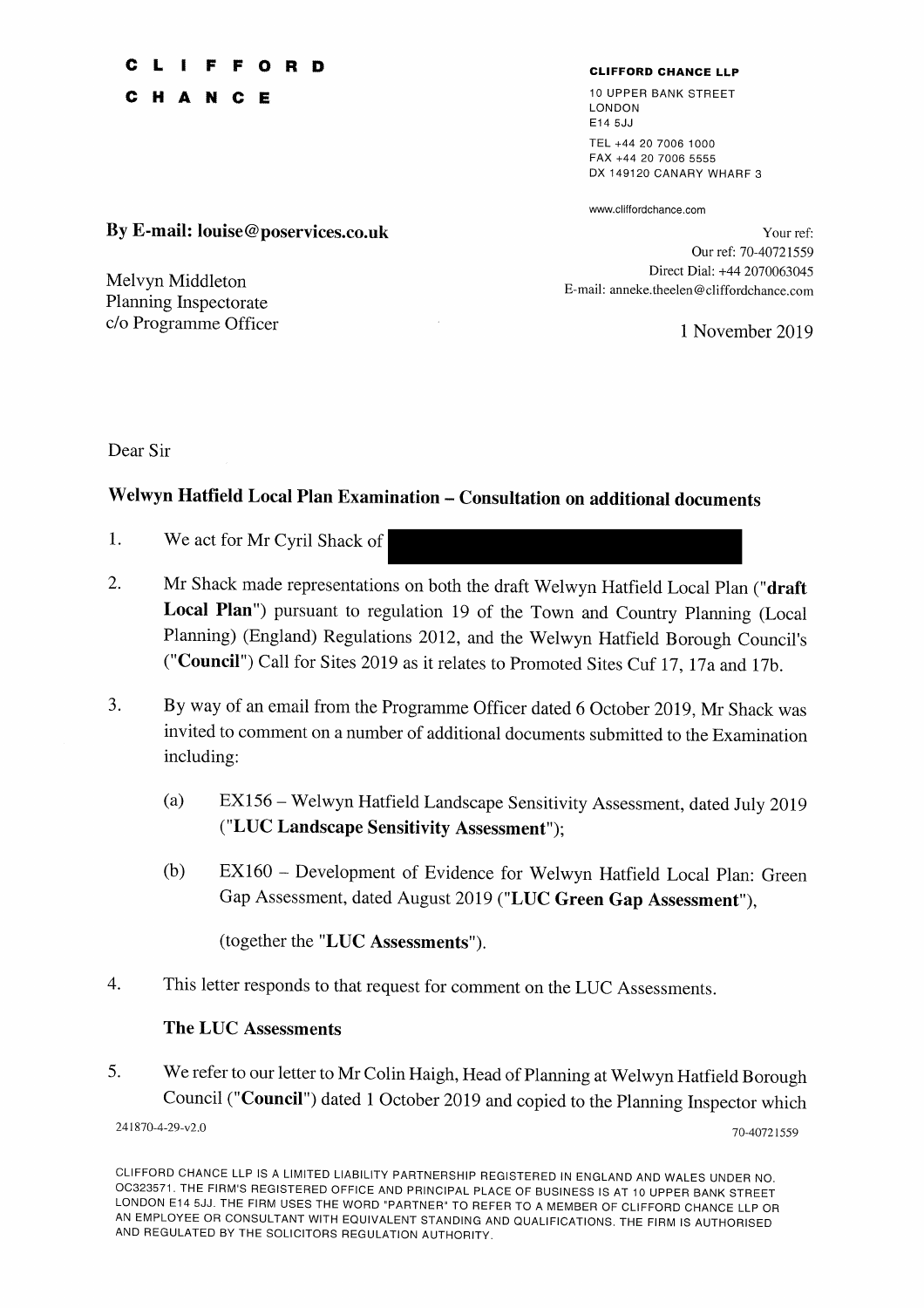#### **FFORD** Ċ

HANCE

 $\mathbf c$ 

set out our client's initial submissions in respect of the LUC Assessments. We do not repeat those submissions here.

- 6. Since that letter, however, we have had the opportunity to consider the further landscape sensitivity assessment undertaken by The Landscape Agency in respect of the land north-east of Nyn Park, Welwyn Hatfield (i.e. Cuf17, 17a and 17b and herein referred to as the "Study Area") dated September 2019 ("Landscape Agency Assessment") and submitted to the Examination (enclosed). The Landscape Agency is of course a highly experienced, highly respected firm of landscape architects and urban designers.
- 7. We strongly endorse the findings of the Landscape Agency Assessment, all of which support our previous submissions in respect of the Study Area. In particular, we draw attention to the following conclusions at page 37 of that report:
	- $(a)$ The Study Area forms an important part of the local landscape character of the wider landscape. The cultural, ecological and visual sensitivities of the Study Area combine to categorise the area as highly sensitive to development.
	- $(b)$ The Study Area is viewed as equally valuable in terms of landscape quality when compared to adjacent rural land between the two settlements of Cuffley and Northaw.
	- $(c)$ The Study Area is therefore no less sensitive [than the adjacent rural land] and should be viewed as highly sensitive to change as a result of potential development.
- 8. These conclusions mirror the findings of the Landscape and Visual Appraisal undertaken of the Study Area by Re-form Landscape Architecture ("Re-form Assessment") (enclosed), another highly respected firm of landscape architects. This assessment was commissioned by an affected resident and submitted in support of a submission on the Council's Call for Sites 2019. Like the Landscape Agency Assessment, the Re-form Assessment found the condition of the landscape within the Study Area to be good, and the sensitivity high due to its openness, condition and value. This openness and quality of the Study Area is demonstrated in the cover photo to the Landscape Agency Assessment which was taken of the Study Area from the public footpath, the Hertfordshire Way on Thorntons Farm land looking up to The Ridgeway. The Re-form Assessment recognised that this existing landscape had very little capacity to accept change without causing demonstrable harm to its intrinsic character, an effect that would be both permanent and irreversible.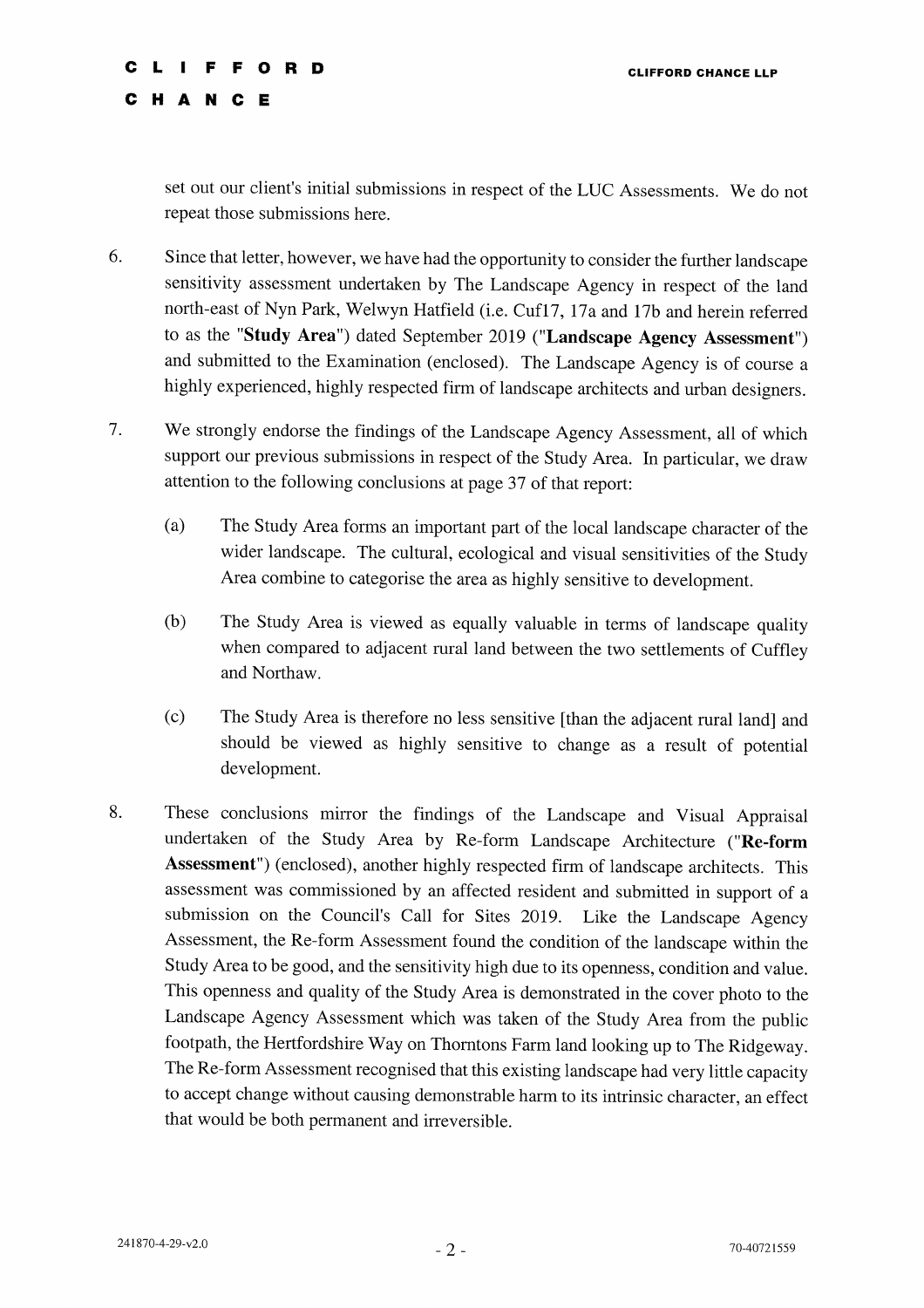### $\blacksquare$ FFORD A N C E

e  $\mathbf{H}$ 

### 9. These recent assessments are consistent with the Council's own Green Belt Study Stage 3 dated March 2019 which found that release of the whole of Northaw Common Parkland from the Green Belt would cause high harm to the Green Belt and the Landscape Character Assessment of April 2005 which recognised the whole of the Northaw Common Parkland as an area of distinct landscape character.

10. In light of these assessments, it is clear that the moderate sensitivity rating applied to the Study Area by the LUC Landscape Sensitivity Assessment is entirely inappropriate, particularly when considered within the context of the whole of the Northaw Common Parkland. The Landscape Agency Assessment confirms that there are no differences in landscape characteristics, or cultural, ecological or visual sensitivities of the Study Area to the rest of Northaw Common Parkland to justify a lower sensitivity rating. Rather, this lower sensitivity rating is completely at odds with the high sensitivity rating applied elsewhere across the Northaw Common Parkland including to the rural land directly south of the Study Area (see the enclosed excerpt from the LUC Landscape Sensitivity Assessment of Landscape Character Area 53: Northaw Common Parkland).

# Council has not demonstrated "exceptional circumstances" to justify release of the Study Area for development

- 11. Notwithstanding the further LUC Assessments, the Council has still not satisfied the legal and planning requirements to justify release of the Study Area from the Green Belt for development. In this respect, we refer to our original submissions on the Council's Call for Sites 2019.
- 12. As detailed in our earlier submissions, the National Planning Policy Framework ("NPPF") provides that once established, Green Belt boundaries should only be altered where "exceptional circumstances are fully evidenced and justified...". It is not simply the case that the Council can direct each village to take their "fair share" of the housing need as Mr Colin Haigh suggests in his letter of 8 July 2019 to Mr Charles Walker OBE MP. Before concluding that exceptional circumstances exist, the Council is required to demonstrate that it has examined fully all other reasonable options for meeting the identified need for development. For the reasons detailed in our previous submissions, it is clear that the Council has failed to do. The further LUC Assessments do not aid in this respect.
- In any event, even if the Council were able to fully evidence and justify "exceptional 13. circumstances" to justify the release of Green Belt land for development, the NPPF recognises that in such circumstances, development plans should give first consideration to land which has been previously-developed and/or is well-served by public transport. The Study Area is clearly neither. Nor is the Study Area adjacent or